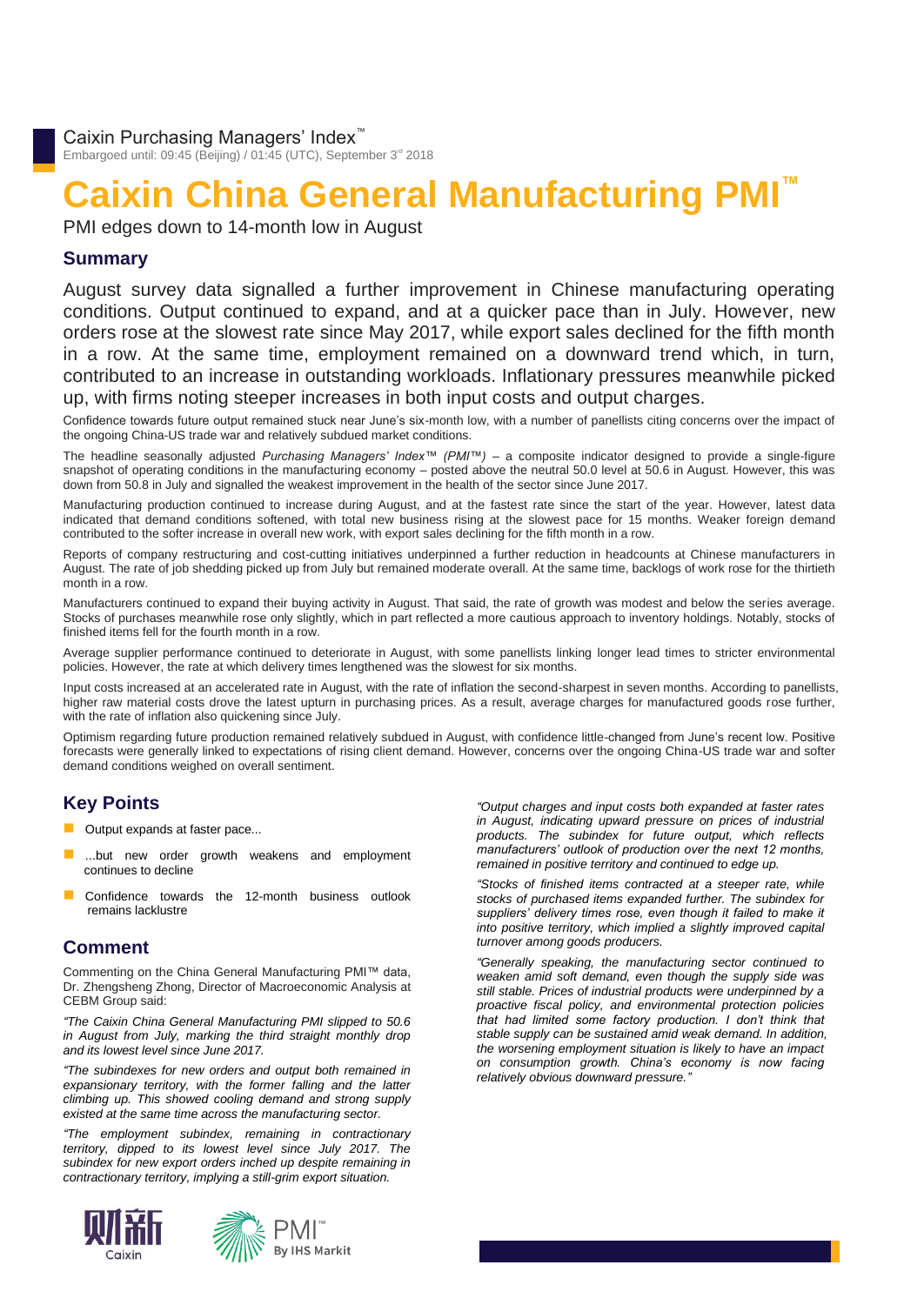#### Caixin China General Manufacturing PMI



 *Sources: IHS Markit, Caixin.*

## **For further information, please contact:**

## **Caixin Insight Group**

Dr. Zhengsheng Zhong, Director of Macroeconomic Analysis Ma Ling, Director of Communications Telephone +86-10-8104-8016 Telephone +86-10-8590-5204 Email zhongzhengsheng@cebm.com.cn Email lingma@caixin.com

#### **IHS Markit**

Telephone +44-1491-461-010 Telephone +65 6922-4239 Email annabel.fiddes@ihsmarkit.com E-mail jerrine.chia@ihsmarkit.com

Bernard Aw, Principal Economist Telephone +65-6922-4226 E-mail bernard.aw@ihsmarkit.com

### **Notes to Editors:**

Annabel Fiddes, Principal Economist **Jerrine Chia, Marketing and Communications** Jerrine Chia, Marketing and Communications

The Caixin China Report on General Manufacturing is based on data compiled from monthly replies to questionnaires sent to purchasing executives in over 500 manufacturing companies. The panel is stratified by company size and Standard Industrial Classification (SIC) group, based on industry contribution to Chinese GDP. Survey responses reflect the change, if any, in the current month compared to the previous month based on data collected mid-month. For each of the indicators the 'Report' shows the percentage reporting each response, the net difference between the number of higher/better responses and lower/worse responses, and the 'diffusion' index. This index is the sum of the positive responses plus a half of those responding 'the same'.

The *Purchasing Managers' Index™ (PMI™)* is a composite index based on five of the individual indexes with the following weights applied: New Orders - 0.3, Output - 0.25, Employment - 0.2, Suppliers' Delivery Times - 0.15, Stock of Items Purchased - 0.1, with the Delivery Times index inverted so that it moves in a comparable direction.

Diffusion indexes have the properties of leading indicators and are convenient summary measures showing the prevailing direction of change. An index reading above 50 indicates an overall increase in that variable, below 50 an overall decrease.

Historical data relating to the underlying (unadjusted) numbers and seasonally adjusted series are available to subscribers from IHS Markit. Please contact economics@ihsmarkit.com.

### **About Caixin:**

Caixin Media is China's leading media group dedicated to providing financial and business news through periodicals, online content, mobile applications, conferences, books and TV/video programs.

Caixin Insight Group is a high-end financial data and analysis platform. The group encompasses the monthly Caixin China Purchasing Managers' Index™, components of which include the Caixin China General Manufacturing PMI™ and Caixin China General Services PMI™. These indexes are closely watched worldwide as reliable snapshots of China's economic health.

For more information, please visi[t www.caixin.com](http://www.caixin.com/) an[d www.caixinglobal.com.](%20www.caixinglobal.com)